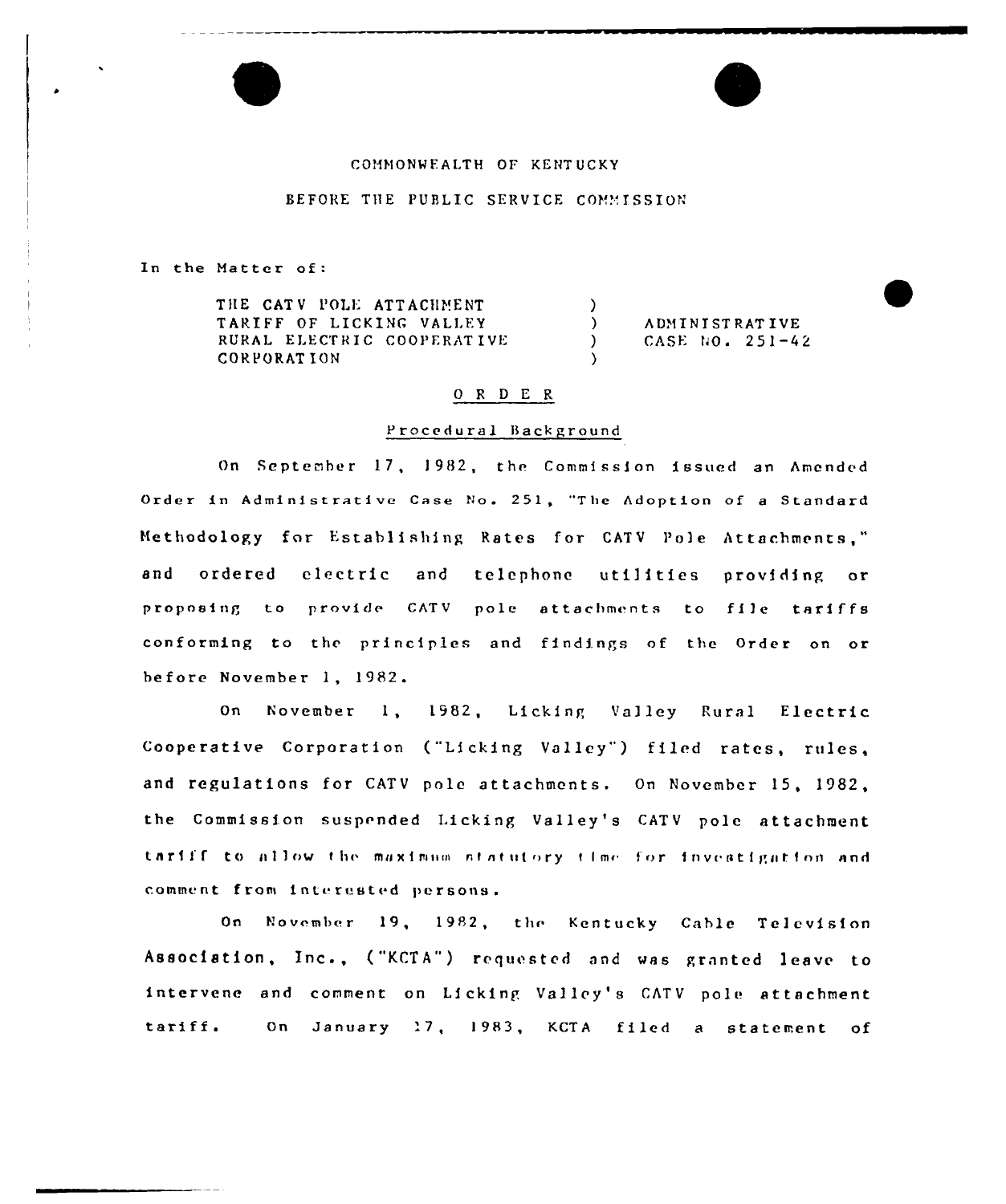objections to various CATV pole attachment tariffs, including those of Licking Valley.

## Findings

The Commission, having considered the evidence of record and being advised, is of the opinion and finds that:

Licking Valley's rules and regulations governing CATV  $1.$ pole attachments conform to the principles and findings of the Commission's Amended Order in Administrative Case No. 251, and would be approved, except for the following objections:

- The late payment provision should be  $(a)$  $B1111ng:$ the same as that applied to other customers of Licking Valley.
- $(b)$ KCTA objects to tariff provisions which disclaim liability for loss or damage resulting from Licking Valley's transfer of CATV facilities when the CATV operator has not made the transfers according to the specified timetable. This is a reasonable objection, and Licking Valley should only disclaim liability in such instances for any consequential damages such as loss of service to CATV customers.

KCTA objects to indemnification and hold harmless  $(c)$ provisions which require indemnity from the CATV operator even when Licking Valley is solely This is a reasonable objection, and  $11a$ ble. should be corrected in the tariff. Licking Valley may require indemnification and hold

المتحصص فتالت الداريات

 $-2-$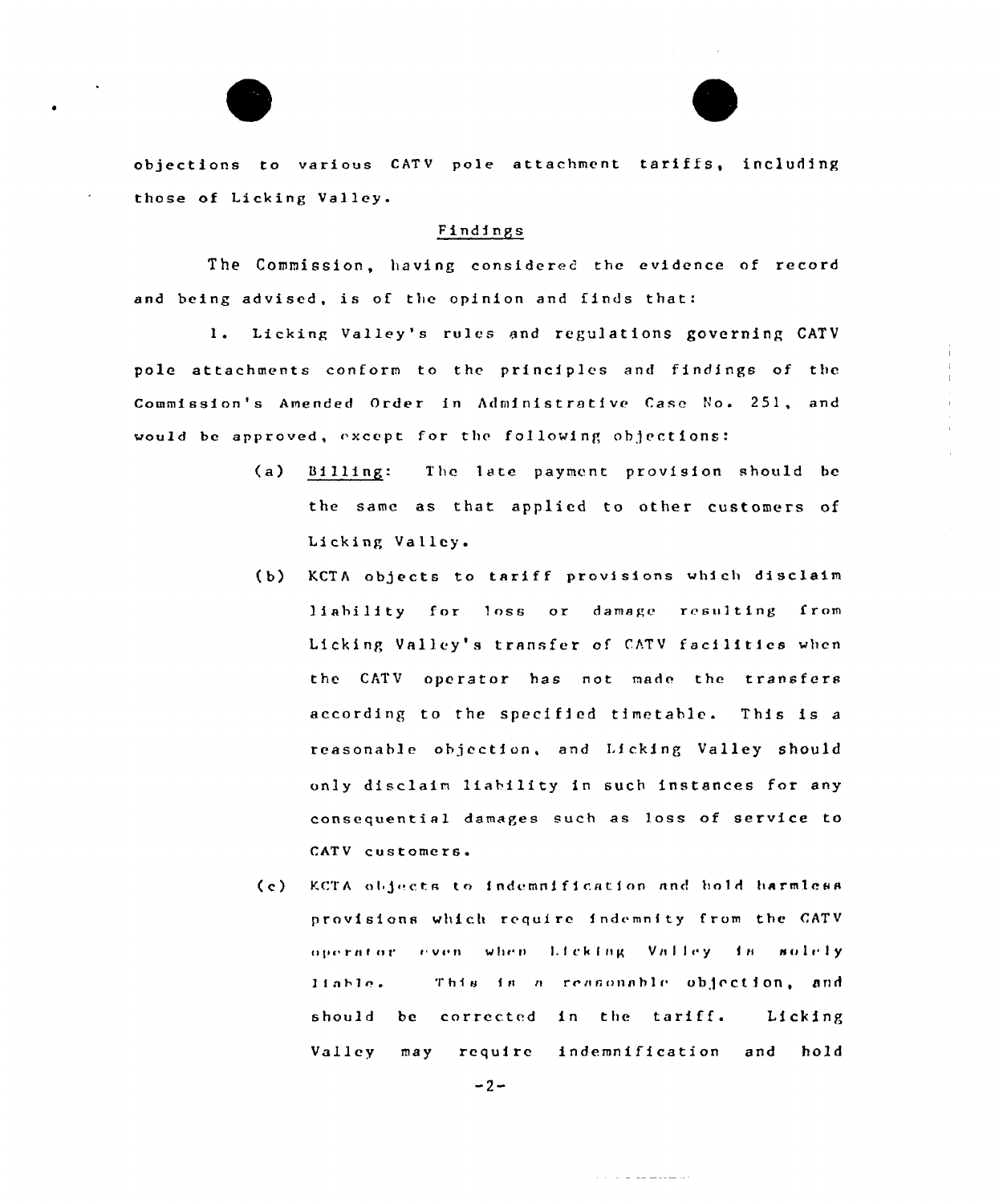harmless provisions in cases of alleged sole or joint negligence by the CATV operator, but cannot require same merely because of the existence of CATV attachments and equipment on Licking Valley's poles.

(d) KCTA objects to lack of tariff provisions which would provide for reduction or lifting of bonding requirements after the CATV operator has proven to be <sup>a</sup> reliable customer. This is <sup>a</sup> reasonable objection. If a bond is furnished by the CATV operator to assure performance of required indemnity and hold harmless provisions, such bond should be in <sup>a</sup> form and amount reasonably calculated to cover the undertakings specified during the "make-ready" and construction phases of the CATV system's operation.

The amount of the bond may be reduced after the CATV operator has proven itself to be a reliable utility customer. Allowance of such reduction should not be unreasonably denied.

(c) KCTA objects to provisions disclaiming liability if the CATV operator is ever prevented from placing or maintaining attachments on Licking Valley's poles, or if CATV service is ever interrupted or television service interfered with. This objection is reasonable, although Licking Valley may have tariff provisions

 $-3-$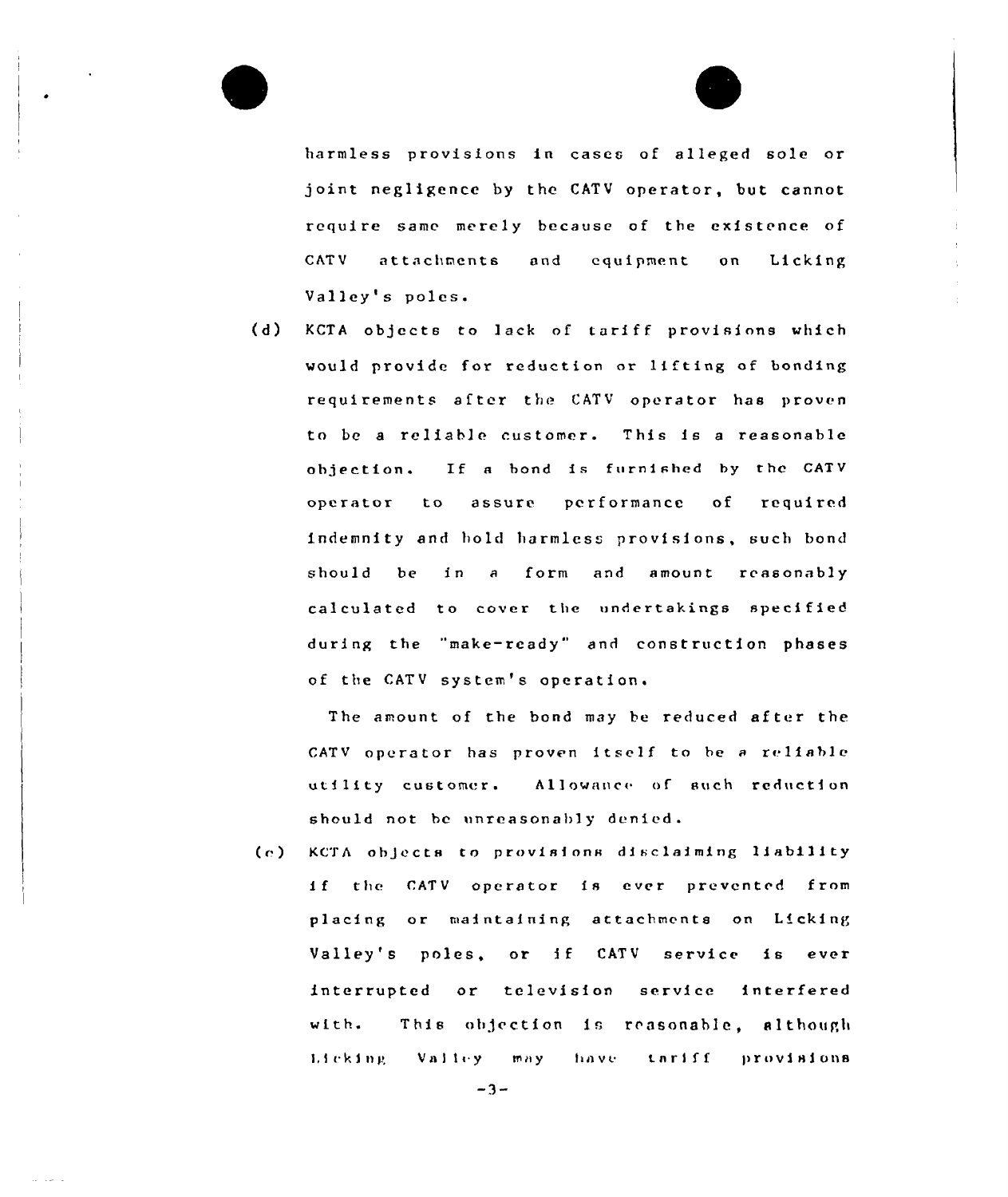

and a series of the series of the

disclaiming liability if the inability of the CATV operator to make attachments is not the fault of Licking Valley, as when municipal franchises or right-of-way must be acquired by the CATV operator prior to making pole attachments.

والوسف وواويا والمراج

Similarly, l.icking Valley may not require that it be held harmless when its own negligence results in damage to CATV lines and equipment or interference with CATV service, but may require that it be held harmless when such conditions are caused by situations beyond its control.

(f) KCTA objects to provisions which require a penalty fee at double the normal rate for changes necessary to correct substandard installations by CATV operators. Specifically, KCTA states that while the Commission's Order in this matter authorizes double billing for unauthorized, substandard attachments, it makes no provision for substandard, but authorized installations.

This objection is unreasonable. While the CATV operator may obtain authorization to make  ${\sf actions, this can in no way reliable v$ operator of the responsiblity to insure that attachments are made in a safe manner which adheres to applicable codes such as the National Electric Safety Code. KCTA is also incorrect as

 $-4-$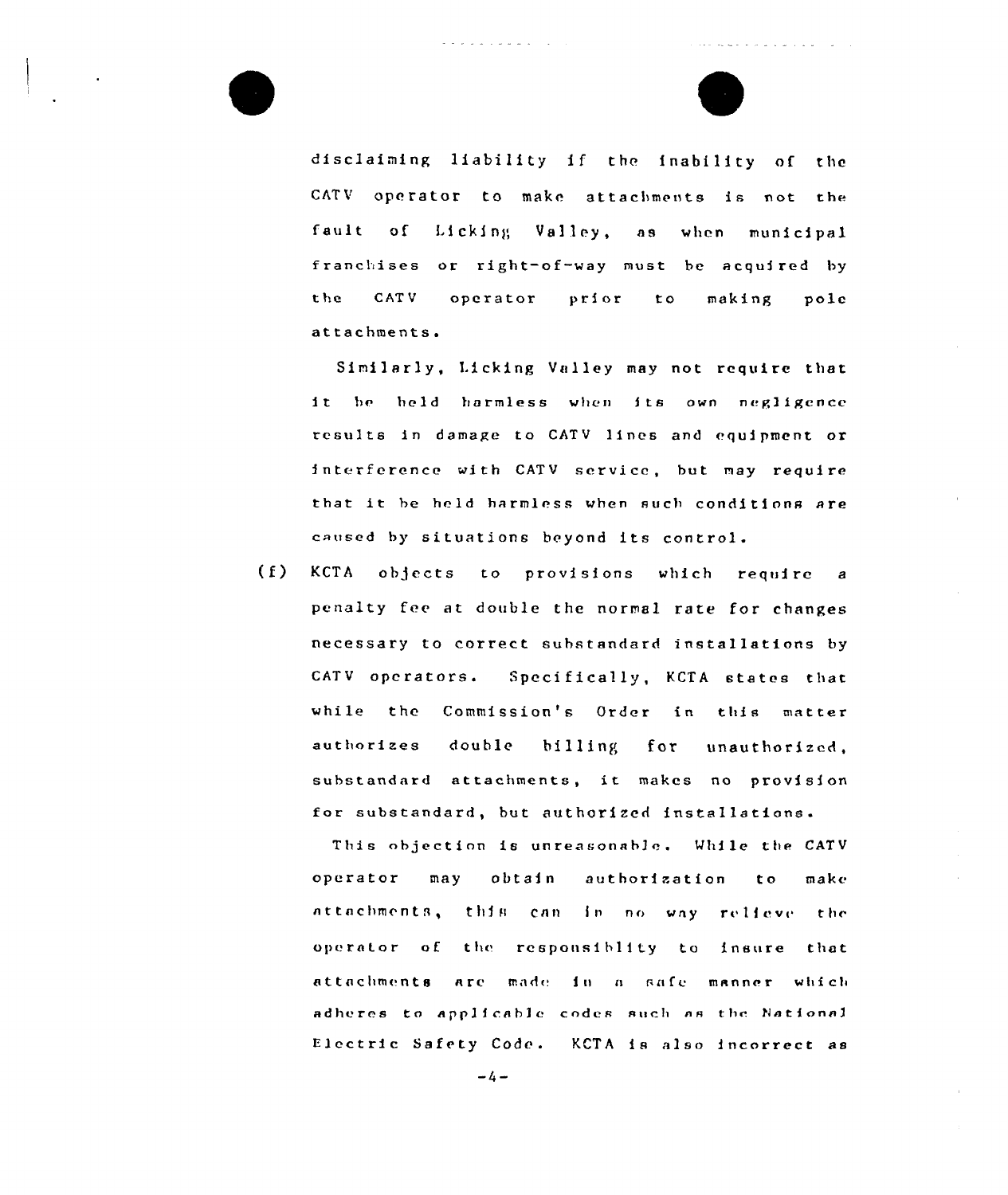

- Abandonment by the Utility: Licking Valley's  $(g)$ **CATV** operator allowing the  $only$ provision 48-hours' notice when it desires to abandon a pole is unreasonable. The CATV operator should be informed of such abandonment as  $s$  o on  $a s$ possible, but in any event should have at least 30-days' notice if no other pole is available or planned to be installed by Licking Valley.
- (h) Abandonment by the CATV Operator: Licking Valley's tariff provision requiring the CATV operator to pay rental for the then current year unreasonable. Just as with any other i s customer, the CATV operator can only be held responsible for rental for the then current month when the CATV operator abandons the pole.
- (i) Licking Valley's tariff proposes that it  $max$ terminate service to the CATV operator if the bill is not paid within 20 days of the mailing date. The tariff should be amended to conform to Commission's regulations the concerning discontinuance of service to electric customers.

Licking Valley's calculation of its annual carrying  $2.$ cost should be modified to exclude interest expense, as this is covered by the "cost of money" component, and to include a cost

 $-5-$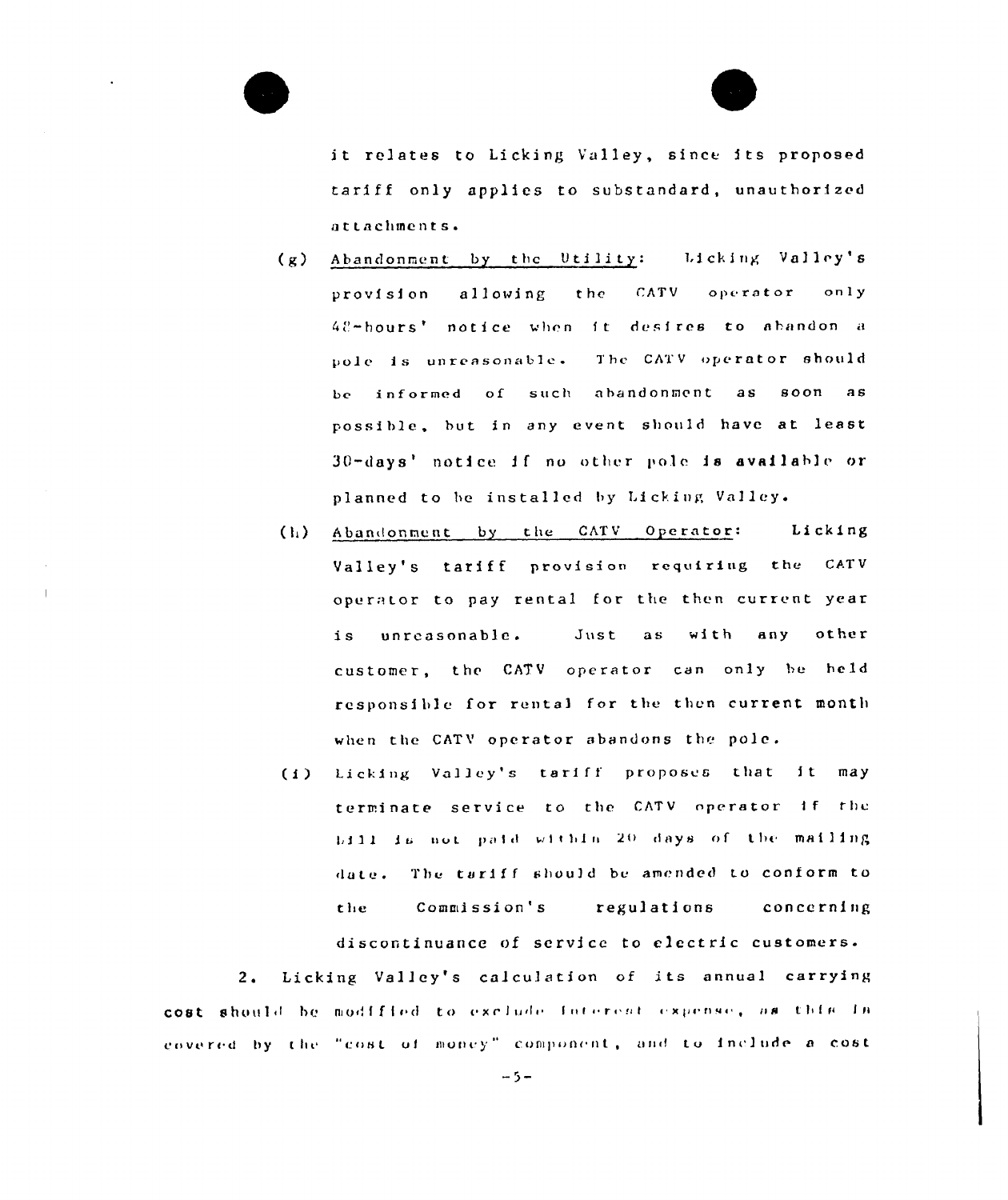of money component equal to the rate of return on investment of 8.48 percent allowed in its last general rate case, Case No. 8447.

**Service** 

3. KCTA objected to Licking Valley's proposed rates for pole attachments  $a s$ shown on sheet 2 stating they are inconsistent with the calculations provided by Licking Valley. KCTA's objection is reasonable. Licking Valley should file rates supported by calculations conforming to the principles and findings in the Commission's Order of September 17, 1982.

4. Licking Valley should be allowed to substitute 1982 Annual Report information to adjust its annual carrying charge. if the information is available and filed with the Commission.

# ORDERS

IT IS THEREFORE ORDERED that Licking Valley's CATV pole attachment tariff filed with the Commission on November 1, 1982, be and it hereby is rejected.

IT IS FURTHER ORDERED that Licking Valley shall file revised rates, rules, and regulations governing CATV  $po1c$ attachments with the Commission within 30 days from the date of this Order, and that the revised rates, rules and regulations shall conform to the findings of this Order.

IT IS FURTHER ORDERED that Licking Valley shall file detailed workpapers supporting its revised rates at the same time it files its revised rates, rules and regulations.

 $-6-$